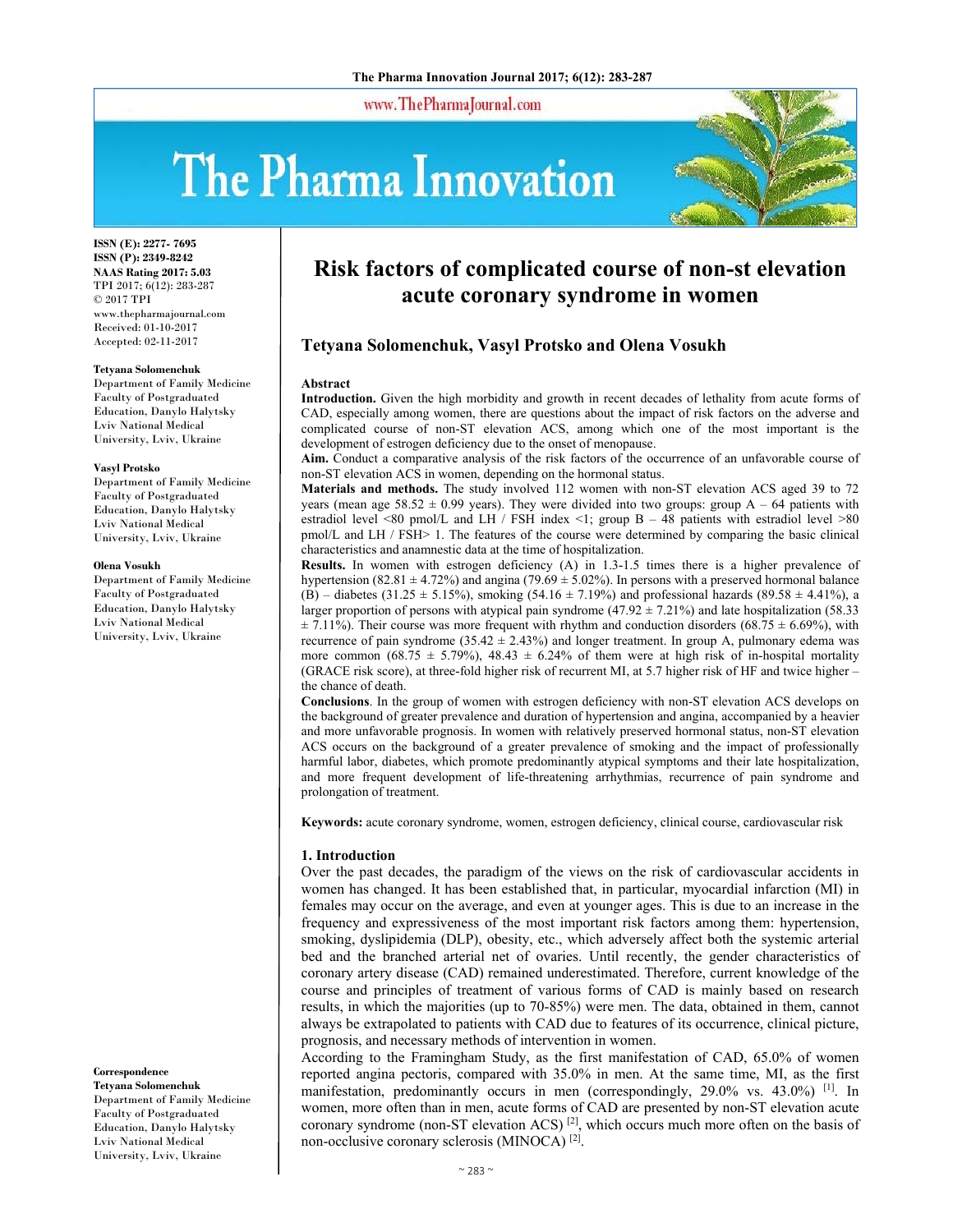According to the GRACE registry, chest pain, which is the main symptom for most patients with MI, is much less common in women than atypical symptoms such as jaw pain, nausea [3]. Such features in women make some difficulties in timely diagnosis of this disease and increase the frequency of complications. In particular, the prognosis for females with CAD is worse than for males. In our time, the average hospital mortality rate for MI is 19.0% for women and 12.0% for men. The part of fatal cases during the first year after MI in the female population is 36.0%, which is 10.0% more than in males [4]. R.D. Keele and M. Driscoll (2010) found that among women the basic conditions for the occurrence of 10 year mortality from coronary heart disease are age 51-65 years, elevated blood pressure (125 - 151 mm Hg), inadequate control over the state of health and the key risk factors [5].

Despite the advent of a calendar menopause, women may have relatively preserved estrogen background, although, as a rule, estrogen deficiency is recorded. Therefore, there are modern hormonal criteria for the onset of menopause: lowering estradiol levels below 80 pmol/ $L = 21.79$  pg/ml (hypoestrogenemia); a sharp increase in the level of folliclestimulating hormone, with a decrease in the LH / FSH index <1; decrease in the index of estradiol / estrogen <1; relative hyperandrogenemia; low levels of inhibin B in ovaries; antimyler hormone and testosterone-estradiol binding globulin [6].

## **Aim**

Conduct a comparative analysis of the risk factors of occurrence, features of the clinical course of non-ST elevation ACS in women of the peri- and post-menopausal period, depending on the hormonal status.

### **Materials and methods**

The study included 112 women with non-ST elevation ACS aged 39 to 72 years (mean age  $58.52 \pm 0.99$  years) who were hospitalized in an infarct department of the municipal city clinical hospital for emergency medical care in Lviv. The diagnosis was established on the basis of clinical and anamnestic data, laboratory and instrumental studies (ECG, coronary angiography (CAG)) according to the recommendations of the ESC working group for the management of non-ST elevation ACS [7], national recommendations – the Unified clinical protocol for medical care "non-ST elevation ACS (emergency, primary, secondary (specialized) medical aid) ", 2015, and the order of the Ministry of Healthcare of Ukraine dated 03.03.2016 № 164 "About approval and implementation of medicaltechnological documents of the standardization of medical care of non-ST elevation ACS"[8]. The following criteria for the selection of women with non-ST elevation ACS were the following signs of peri- and postmenopause: delayed, absent or disturbed menstrual cycle; disturbance of the balance of female sex hormones: LH / FSH <1, estradiol <21.79 pg/ml; neurovegetative manifestations of perimenopause (vasomotor, metabolic and psychoemotional) verified according to the Kupperman menopause index in the modification of E.V. Uvarova (MMI) – more than 12 points  $[6]$ . The levels of sex hormones in serum (estradiol, follicle-stimulating hormone (FSH) and luteinizing hormone (LH)) were determined by immunoassay. Modern endocrine criteria for climacteria are: low level of estradiol  $(\leq 80 \text{ pmol/L} = \leq 21.79 \text{ pg/ml})$ ; high concentration of FSH and the ratio of LH to FSH  $\leq$ 1 [6]. Depending on the hormonal status of all female patients, they

were divided into groups A and B. Group A consisted of 64 women with non-ST elevation ACS aged 39-72 years (mean age  $60.77 \pm 1.16$ ) with hormonal signs of postmenopause: estradiol level <80 pmol/L (21.79 pg/ml) and LH / FSH index <1. Group B included 48 female patients with non-ST elevation ACS aged 35 to 65 years (mean age  $52.29 \pm 1.63$ ) with estradiol levels> 80 pmol/L (21.79 pg/ml) and a LH / FSH index >1.

To find out the features of the course, the main clinical characteristics and anamnestic data of patients at the time of hospitalization were analyzed: age, time from the beginning of symptoms to hospitalization, anamnestic data about the disease, and basic hemodynamic parameters at the time of hospitalization, class of acute heart failure proposed by Killip. Risk of mortality was stratified by calculating the GRACE index using a standard calculator, taking into account all the necessary factors.

The study did not include women of the fertile age and the elderly; patients with severe heart failure; carried over in the past aortic coronary artery bypass graft surgery or endovascular coronary intervention.

The statistical processing of the results was conducted using the program package for statistical analysis - STATISTICA (version 10.0). In the case of a normal distribution, the data is presented in the form of an average value and standard deviation  $(M \pm m)$ . The reliability of the differences between groups on a quantitative basis was estimated using the tcriterion of Student (in the case of normal distribution) and the Wilcoxon-Mann-Whitney test (in the case of distributions other than normal). Differences were considered reliable at a level of significance >95% (p < 0.05) [9].

# **Results and discussion**

The average age of women with relatively preserved hormonal background (group B) was  $52.29 \pm 1.63$  years, which was 8.48 years less than among women with estrogen deficiency (group A). These data are consistent with the results of AACE (2011), according to which the average age of menopause in North America is approximately 51 years [10].

**Table 1:** Middle age and levels of sex hormones in Women with non-ST elevation ACS, depending on hormonal status.

| Indexes             | Group A $(n=64)$  | Group B $(n=48)$ |
|---------------------|-------------------|------------------|
| Mean age, years old | $60.77 \pm 1.16*$ | $52.29 \pm 1.63$ |
| Estradiol, pg/ml    | $17.24 \pm 1.29*$ | $30.69 \pm 2.77$ |
| LH / FSH, units     | $0.65 \pm 0.03*$  | $1.64 \pm 0.10$  |

Note: \* - p < 0.05 - the difference between the indicators of groups A and B

The levels of estradiol in patients of group A were significantly lower in comparison with those in group B  $(17.24 \pm 1.29 \text{ pg/ml}$  (A) vs.  $30.69 \pm 2.77 \text{ pg/ml}$  (B), p <0.01), which indicated the status of relative estrogen deficiency of persons in group A (Table 1). The average index of LH / FSH ratio was also significantly lower in patients of group A (0.65  $\pm$  0.03 units (A) vs. 1.64  $\pm$  0.10 units (B), p <0.01), which shows more pronounced dyshormonal changes in patients with estrogen deficiency (Table 1).

The prevalence of concomitant pathology and comorbid conditions were analyzed from anamnesis in patients of both groups. It turned out that in women with a preserved estrogen background (B) the prevalence of diabetes was reliably higher  $(31.25 \pm 5.15\%$  (B) vs.  $18.75 \pm 4.88\%$  (A), p < 0.05). These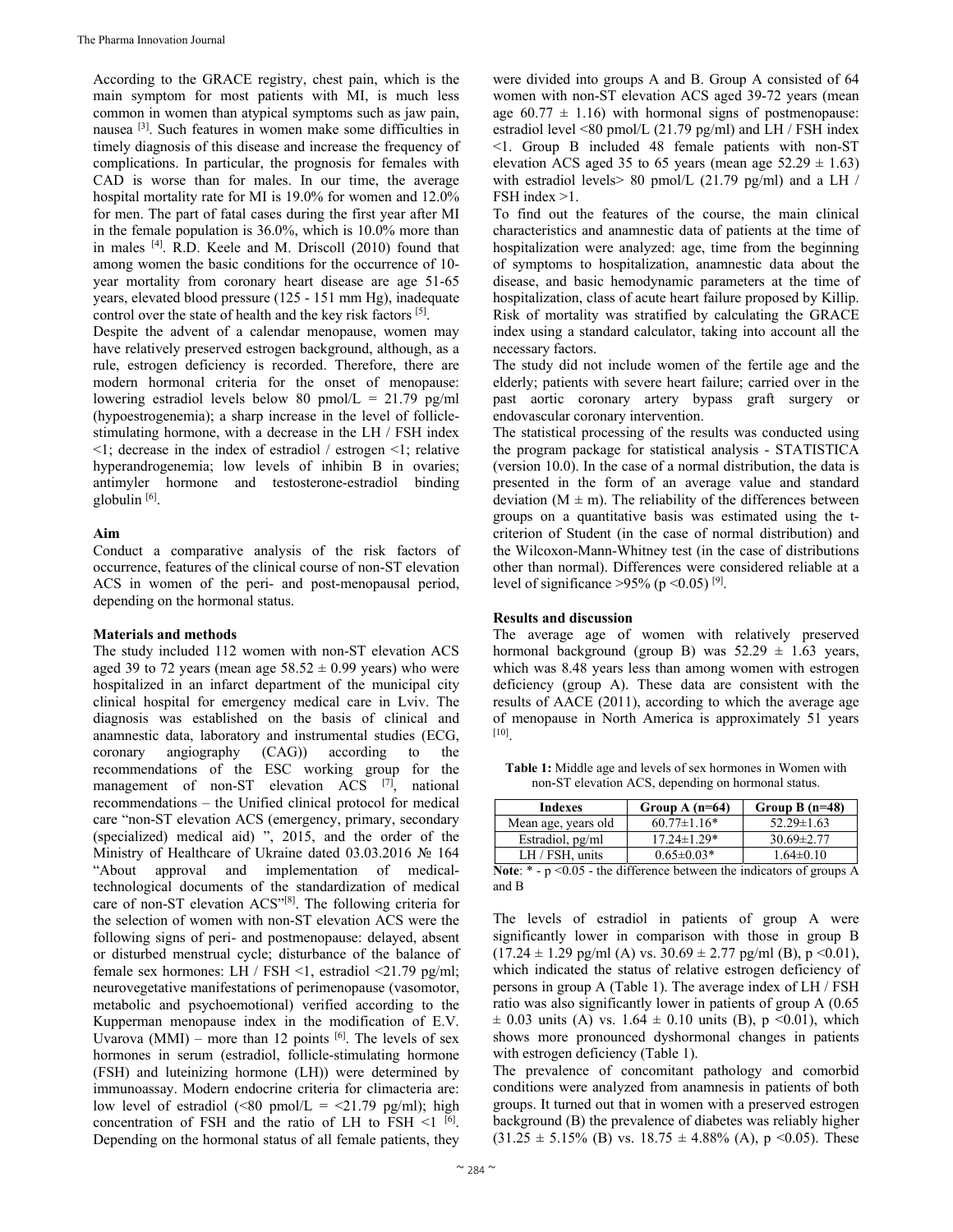patients also had reliably more professionally harmful working conditions (89.58  $\pm$  4.41% (B) vs. 53.13  $\pm$  6.24% (A),  $p \leq 0.01$ ) (Table 2). In the group of patients with preserved hormonal balance (B) more than half had a bad habit – smoking, which was almost 1.5 times more frequent than in patients with estrogen deficiency (group A) (54.16  $\pm$ 7.19% (B) vs.  $37.50 \pm 6.05\%$  (A), p < 0.05) (Table 2). Before the development of non-ST elevation ACS,  $82.81 \pm 4.72\%$  of women with loss sexual function (A) had hypertension, which

was significantly higher than in patients who had a practically preserved hormonal balance  $(62.50 \pm 6.99\%)$ , p < 0.05 (Table 2). These patients also had prolonged course of hypertension  $(13.15 \pm 1.09 \text{ years}$  (A)) compared with individuals in group B (10.24  $\pm$  1.12 years), (p <0.05) (Table 3). Angina pectoris was recorded in anamnesis in three out of four (79.69  $\pm$ 5.02%) women with estrogen deficiency (A), which is 1.5 times reliably more than in women with relatively preserved background of sex hormones (B)  $(54.17 \pm 7.19\%)$ .

**Table 2:** The prevalence of comorbidity and main risk factors in women with non-ST elevation ACS, depending on the type of hormonal status  $(%).$ 

| <b>Indexes</b>                                                                            | Group A $(n=64)$  | Group B $(n=48)$ |  |
|-------------------------------------------------------------------------------------------|-------------------|------------------|--|
| MI in anamnesis                                                                           | $21.88 \pm 5.17$  | $27.08 \pm 6.41$ |  |
| Obesity                                                                                   | $29.68 \pm 5.71$  | $29.17\pm 6.56$  |  |
| Diabetes                                                                                  | 18.75±4.88*       | $31.25 \pm 5.15$ |  |
| Hypertension                                                                              | $82.81 \pm 4.72*$ | $62.50\pm6.99$   |  |
| Angina pectoris in anamnesis                                                              | 79.69 ± 5.02*     | 54.17±7.19       |  |
| Heredity                                                                                  | $46.87 \pm 6.23$  | $41.67 \pm 7.12$ |  |
| Professional harm                                                                         | $53.13 \pm 6.24*$ | 89.58±4.41       |  |
| Smoking                                                                                   | 37.50±6.05*       | $54.16 \pm 7.19$ |  |
| <b>Note:</b> $*$ - $p \le 0.05$ - the difference between the indicators of groups A and B |                   |                  |  |

**Table 3:** Average values of the main indicators of the clinical course of non-ST elevation ACS in women, depending on the hormonal status.

| <b>Factors</b>                                                               | Group A $(n=64)$   | Group B $(n=48)$  |  |
|------------------------------------------------------------------------------|--------------------|-------------------|--|
| Hospitalization from the beginning of symtoms, hours                         | $35.28 \pm 9.27*$  | $69.36 \pm 7.44$  |  |
| Hypertension in anamnesis, years                                             | $13.15 \pm 1.09*$  | $10.24 \pm 1.12$  |  |
| Angina pectoris in anamnesis, years                                          | $6.68 \pm 0.57$    | $6.11 \pm 0.91$   |  |
| GRACE, points                                                                | $136.13 \pm 5.00*$ | $124.64 \pm 5.14$ |  |
| Risk of mortality                                                            | $3.95 \pm 0.89$    | $2.3 \pm 0.52$    |  |
| Annual mortality risk                                                        | $9.38 \pm 1.39*$   | $6.11 \pm 0.90$   |  |
| Duration of inpatient treatment, days                                        | $14.64 \pm 0.60$   | $16.00 \pm 1.02$  |  |
| Note: $*$ $n < 0.05$ the difference between the indicators of groups A and D |                    |                   |  |

Note: \* - p <0.05 - the difference between the indicators of groups A and B

An analysis of the time of hospitalization from the beginning of symptoms showed that patients with non-ST elevation ACS and relatively preserved estrogen background (group B) reliably later applied for help compared with women who had estrogen deficiency (A) (69.36  $\pm$  7.44 hours (B) vs. 35.28  $\pm$ 9.27 hours (A),  $p \le 0.05$ ) (Table 3). Delayed hospitalization in a profile hospital  $(> 24$  hours) was more common among women with preserved hormonal balance  $(58.33 \pm 7.11\%)$ compared with women with loss hormonal background (39.06

 $\pm$  6.09%), apparently due to a significantly higher frequency of atypical pain in younger women  $(47.92 \pm 7.21\%$  (B) vs.  $35.93 \pm 6.93\%$  (A), p < 0.05) (Table 4). Our data agrees with the results of other researchers, which record the higher frequency of the atypical clinic, especially in young women [11]. This leads to difficulties in timely diagnosis, which is a cause of greater delay in the initiation of specialized treatment in connection with their late appeals to doctors [12].

**Table 4:** The prevalence of the main indicators of the clinical course of non-ST elevation ACS in women, depending on the type of hormonal status (%).

| <b>Indicators</b>            | Group A $(n=64)$  | Group B $(n=48)$ |
|------------------------------|-------------------|------------------|
| Hospitalization >24 hours    | 39.06 ± 6.09*     | $58.33 \pm 7.11$ |
| Atypical pain syndrome       | $35.93\pm 6.93*$  | $47.92 \pm 7.21$ |
| GRACE>140 points             | $48.43 \pm 6.24$  | $37.50 \pm 6.98$ |
| Killip IV                    | $4.68 \pm 2.64$   | $4.16 \pm 2.88$  |
| Killip II-III                | $68.75 \pm 5.79*$ | $50.00 \pm 7.21$ |
| Rhythm disorders             | $48.43\pm 6.24*$  | $68.75 \pm 6.69$ |
| Recurrences of pain syndrome | $18.75 \pm 3.28*$ | $35.42 \pm 2.43$ |

**Note:** \* - p <0.05 - the difference between the indicators of groups A and B

The course of non-ST elevation ACS in  $68.75 \pm 5.79\%$  of patients with estrogen deficiency (A) was accompanied by signs of subclinical pulmonary edema or cardiac asthma (Killip ІІ-ІІІ), which is 1.3 times reliably more than in patients with preserved endocrine function of female sex hormones (B) (Table 4). At the same time, women of group B were reliably 1.4 times more often reported about disorders of rhythm and conduction, as well as more frequent recurrences of angina pectoris  $(35.42 \pm 2.43\% \text{ vs. } 18.75 \pm 3.28\%)$ , which

was probably the result of higher sympathetic disturbances on the basis of estrogen imbalance, which led to prolonged inpatient treatment  $(16.00 \pm 1.02$  days vs.  $14.64 \pm 0.60$  days) (Table 3, 4).

We also conducted a comparative assessment of the risk of annual mortality of patients with non-ST elevation ACS using the GRACE scale in comparable groups. It turned out that the average values of this index were reliably higher in the group A (136.13  $\pm$  5.00 points (A) vs. 124.64  $\pm$  5.14 points (B), p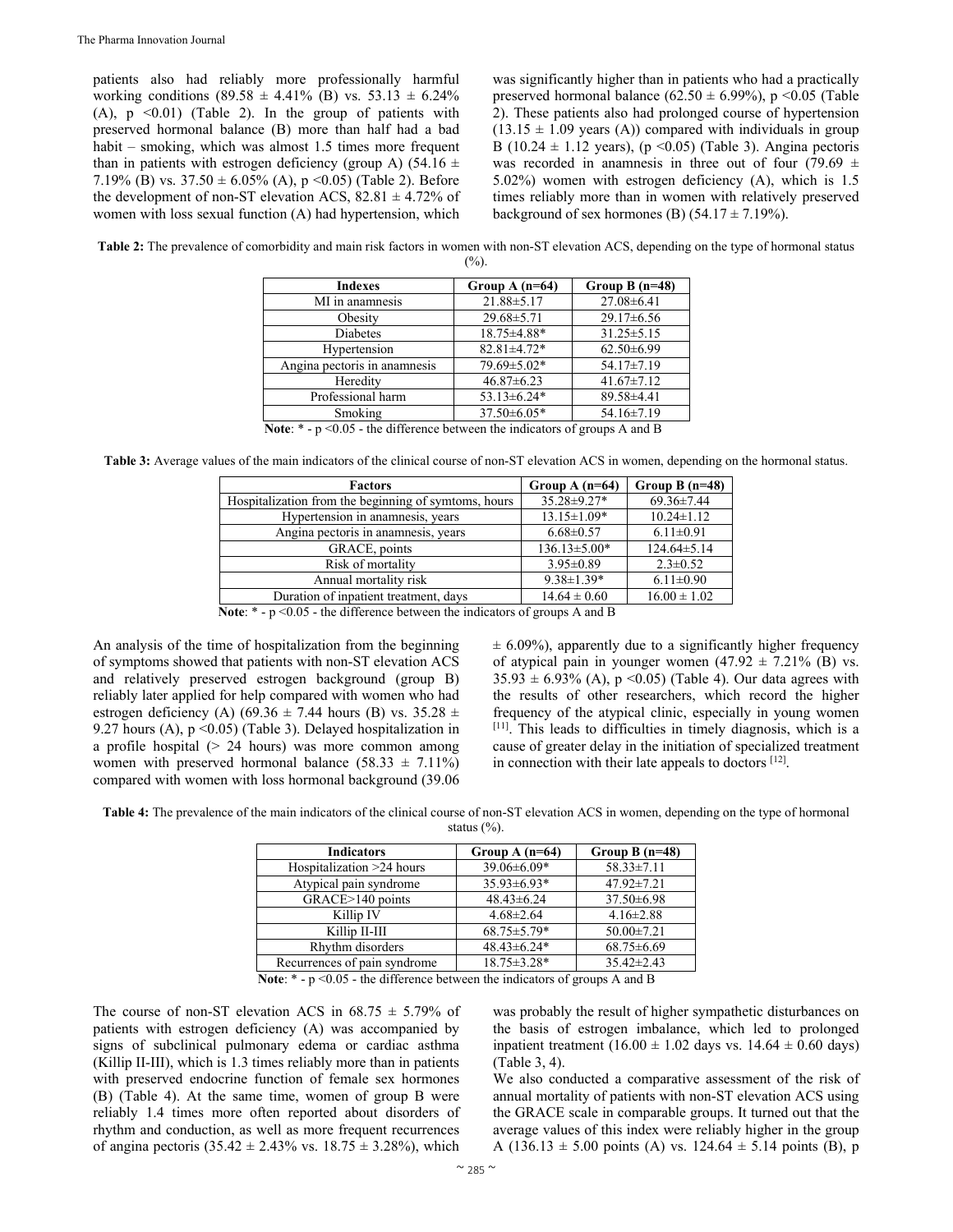$\leq 0.05$ ) (Table 3). Almost half of the patients in this group  $(48.43 \pm 6.24\%)$  had a high GRACE index (> 140 points). The average risk of hospital mortality without a significant difference predominated in patients of group A  $(3.95 \pm 0.89\%)$ (A) vs.  $2.3 \pm 0.52\%$  (B), p > 0.05). At the same time, the estimated risk of annual mortality of these women reliably exceeded in 53% in women of group B  $(9.38 \pm 1.39\%$  (A) vs.  $6.11 \pm 0.90\%$  (B), p < 0.05) (Table 3).

We have conducted a comparative analysis of the chances of developing of non-ST elevation ACS and its unfavorable course in comparable groups. It turned out that the absence of the preserved hormonal background of female sex hormones in women of group A compared with patients in group B was accompanied by a higher risk of CV complications during the course of non-ST elevation ACS and unfavorable prognosis during the term of hospitalization, and after 6 months (Table 5). In particular, compared to patients in group B, patients in group A have a three-fold higher risk of developing a recurrent MI (OR =  $3.00 \pm 0.11$ , CI = 1.73-4.21), 5.7-fold higher risk of HF progression ( OR =  $5.74 \pm 0.12$ , CI = 4.27-7.11), twice higher chances to die after 6 months (OR = 2.03  $\pm$  0.21, CI = 0.69-3.32).

**Table 5:** Value of risk chances of developmetn of non-ST elevation ACS and its unfavorable course in women, depending on the hormonal status.

| <b>Indexes</b>       | Group $A$ n=64    |               | Group $B$ n=48   |                |
|----------------------|-------------------|---------------|------------------|----------------|
|                      | $OR \pm m$        | 95% CI        | $OR \pm m$       | 95% CI         |
| Professional harm    | $0.14 \pm 0.56$   | $0.01 - 0.26$ | $7.37\pm0.25$    | 3.93-10.81     |
| Smoking              | $0.73 \pm 0.28$   | $0.01 - 1.58$ | $1.36 \pm 0.23$  | $0.22 - 2.51$  |
| Hypertension         | $0.69 \pm 0.73$   | $0.04 - 1.34$ | $1.45 \pm 0.65$  | $-0.02 - 2.91$ |
| Recurrent MI         | $3.00 \pm 0.11$   | 1.73-4.21     | $0.34\pm 0.14$   | $-0.43 - 1.10$ |
| Progression of HF    | $5.74 \pm 0.12$   | $4.27 - 7.11$ | $0.18 \pm 0.115$ | $-0.47 - 0.82$ |
| Death after 6 months | $2.03 \pm 0.21$ , | $0.69 - 3.32$ | $0.50 \pm 0.26$  | $-0.21 - 1.21$ |

Instead, in women with a preserved hormonal balance, professional harmful work in 7.3 times (OR =  $7.37 \pm 0.33$ , CI  $= 3.93 - 10.81$ , smoking in 1.4 times (OR = 1.36  $\pm$  0.23, CI = 0.22-2.51), hypertension in 1.5 times (OR =  $1.45 \pm 0.65$ , CI = 0.2-2.91) increase the risk of development of non-ST elevation ACS and its unfavorable course. The findings are consistent with the results of the WISE study, which proved that an unfavorable CV prognosis is also associated with elevated levels of systolic and diastolic blood pressure in women [13].

# **Conclusions**

- 1. In women with estrogen deficiency (group A), the prevalence of hypertension (82.81  $\pm$  4.72%) and angina pectoris (79.69  $\pm$  5.02%) is 1.3-1.5 times higher before the development of non-ST elevation ACS. The duration of the course of hypertension is significantly higher  $(13.15 \pm 1.09 \text{ years}$  (A) vs.  $10.24 \pm 1.12 \text{ years}$  (B), p  $< 0.05$ ).
- 2. Compared with women with a deficiency of sex hormones (group A), in women with a preserved hormonal balance (group B), non-ST elevation ACS develope on the background of significantly higher prevalence of diabetes  $(31.25 \pm 5.15\%)$ , smoking  $(54.16$  $\pm$  7.19 %) and professionally harmful work (89.58  $\pm$ 4.41%), which is probably the reason for a significantly greater proportion of people with atypical pain syndrome during the period of the manifestation of non-ST elevation ACS (47.92  $\pm$  7.21% (B) vs. 35.93  $\pm$  6.93% (A),  $p \le 0.05$ ) and, accordingly, their late ( $> 24$  hours) hospitalization in a profile hospital  $(58.33 \pm 7.11\%$  (B) vs.  $39.06 \pm 6.09\%$  (A)), p < 0.05), more frequent recurrences of the pain syndrome  $(35.42 \pm 2.43\% \text{ vs.})$  $18.75 \pm 3.28\%$ , which were probably the result of higher sympathetic disturbances on the basis of estrogen imbalance, which led to prolonged inpatient treatment  $(16.00 \pm 1.02 \text{ days} \text{ versus } 14.64 \pm 0.60 \text{ days}).$ Professional harmful work in 7.3 times (OR =  $7.37 \pm$ 0.33, CI = 3.93-10.81), smoking - 1.4 times (OR =  $1.36 \pm$ 0.23, CI = 0.22-2.51), hypertension in 1,5 times (OR =  $1.45 \pm 0.65$ , CI = 0.2-2.91) increase the risk of the

development of non-ST elevation ACS and its unfavorable course in women with relatively preserved hormonal background (group B).

3. Compared with women with relatively preserved endocrine function of female sex hormones and non-ST elevation ACS (Group B), in women with an estrogen deficiency (group A) lung edema or cardiac asthma is in 1.3 times significantly more common (Killip II-III, 68.75  $\pm$  5.79%); the high risk of hospitalized mortality (the GRACE scale  $> 140$  points,  $48.43 \pm 6.24\%$ ) is recorded in almost one-half of the cases, and the estimated risk of annual mortality is reliably higher  $(9.38 \pm 1.39\%$  (A) vs. 6.11  $\pm$  0.90% (B), p < 0.05). They have a three-fold higher risk of developing a recurrent MI (OR =  $3.00 \pm$ 0.11, CI = 1.73-4.21), in 5.7-fold higher risk of progression of HF (OR =  $5.74 \pm 0.12$ , CI = 4.27-7.11) and twice higher chances of death after 6 months ( $OR =$  $2.03 \pm 0.21$ , CI = 0.69-3.32).

# **References**

- 1. Hense HW. Framingham risk function overestimates risk of coronary heart disease in men and women from Germany – results from the MONICA Augsburg and the PROCAM cohorts. Eur. Heart J. 2003; 24(10):937-945.
- 2. Hochman JS, Tamis JE, Thompson TD *et al*. Sex, clinical presentation, and outcome in patients with acute coronary syndromes: Global Use of Strategies to Open Occluded Coronary Arteries in Acute Coronary Syndromes IIb Investigators. N Engl J Med. 1999; 341:226-232.
- 3. Dey S, Flather MD, Devlin G *et al*. Sex- related differences in the presentation, treatment and outcomes among patients with acute coronary syndromes: the Global Registry of Acute Coronary Events. Heart. 2009; 95:20-26.
- 4. Sklyarov EY, Maksymets TA. Faktory ryzyku i predyktory vynyknennya ishemichnoi khvoroby sertsya u zhinok [Risk factors and predictors of ischemic heart disease onset in females]. Lvivskyy klinichnyy visnyk. 2013; 4(4):52-55. (in Ukrainian).
- 5. Panchyshyn YuM. Deyaki osoblyvosti perebigu, diagnostyky ta likuvannya ishemichnoi khvoroby sertsya